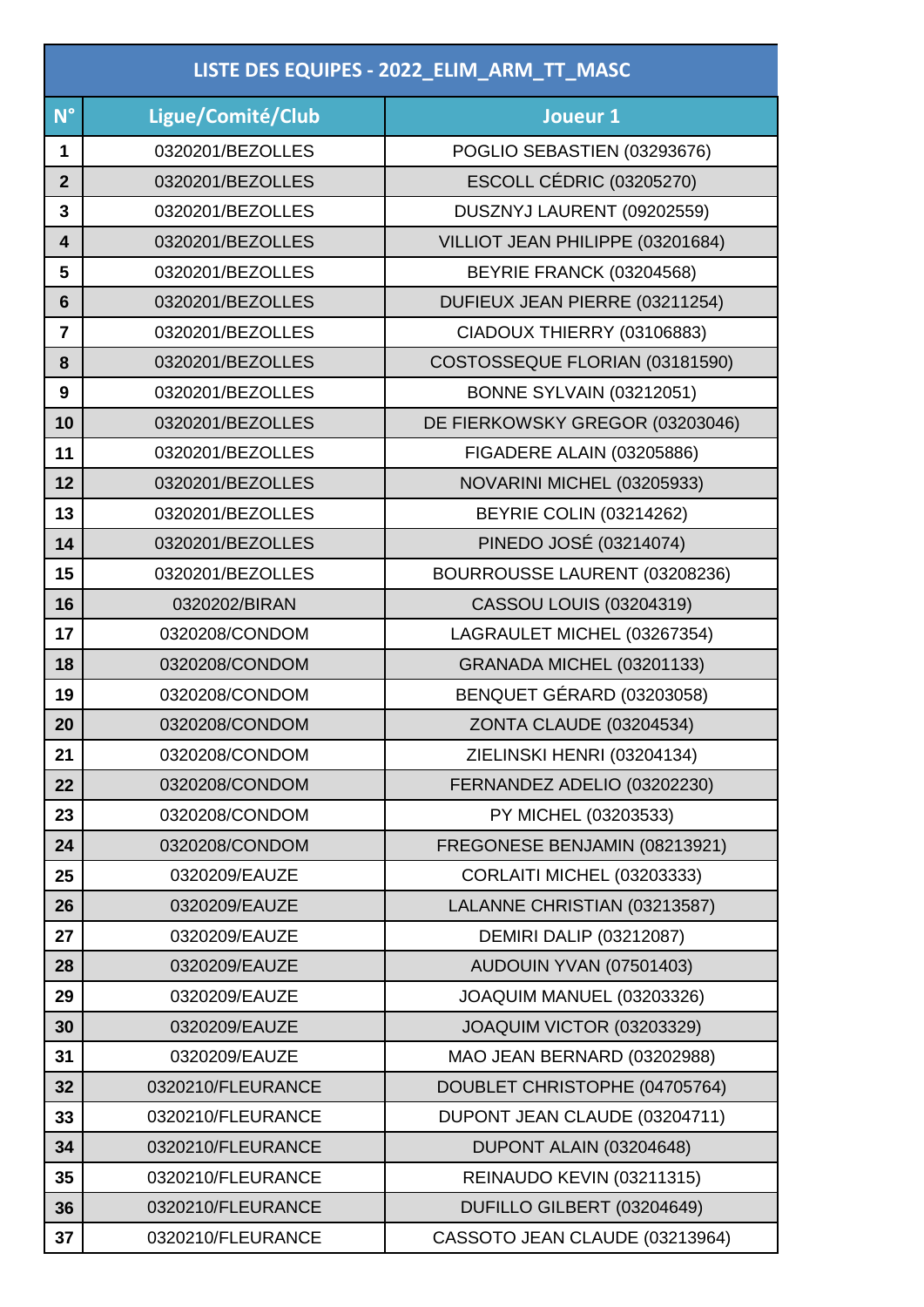| 38 | 0320213/GONDRIN LAUREAT | DROUOT MICHEL (03201370)         |
|----|-------------------------|----------------------------------|
| 39 | 0320213/GONDRIN LAUREAT | GENESTAL BENJAMIN (04705746)     |
| 40 | 0320213/GONDRIN LAUREAT | SERVIDIO JEAN LOUIS (03214547)   |
| 41 | 0320213/GONDRIN LAUREAT | AGUSTI JOSE (03203612)           |
| 42 | 0320213/GONDRIN LAUREAT | <b>DEMIRI BRUNO (03211985)</b>   |
| 43 | 0320213/GONDRIN LAUREAT | BERTRAND BRUNO (03203367)        |
| 44 | 0320213/GONDRIN LAUREAT | LAMOTHE RÉMY (03213129)          |
| 45 | 0320213/GONDRIN LAUREAT | BEZECOURT DAMIEN (04021267)      |
| 46 | 0320213/GONDRIN LAUREAT | CONDOTTA FLORIAN (03200431)      |
| 47 | 0320213/GONDRIN LAUREAT | CAVALIERE ROMUALD (03213198)     |
| 48 | 0320213/GONDRIN LAUREAT | LACOSTE MAXIME (03212078)        |
| 49 | 0320213/GONDRIN LAUREAT | LEHMANN KÉVIN (04015576)         |
| 50 | 0320213/GONDRIN LAUREAT | TUJAGUE MAXIME (03201546)        |
| 51 | 0320213/GONDRIN LAUREAT | TUJAGUE CHRISTIAN (03201835)     |
| 52 | 0320213/GONDRIN LAUREAT | DUCOURAU CYRIL (03200594)        |
| 53 | 0320213/GONDRIN LAUREAT | ROGER MATHIEU (06413427)         |
| 54 | 0320213/GONDRIN LAUREAT | <b>PLANTE LOIC (03210917)</b>    |
| 55 | 0320213/GONDRIN LAUREAT | VACCARO ROMAIN (03211589)        |
| 56 | 0320213/GONDRIN LAUREAT | <b>DUCOR LOIC (03209445)</b>     |
| 57 | 0320213/GONDRIN LAUREAT | MENEGAZZO JORDAN (03213145)      |
| 58 | 0320213/GONDRIN LAUREAT | MAILLARD ROLAND (03203635)       |
| 59 | 0320213/GONDRIN LAUREAT | HANUZACK JÉRÉMY (03296629)       |
| 60 | 0320214/JEGUN           | <b>TOSCANO SERGE (03205444)</b>  |
| 61 | 0320214/JEGUN           | NADAU MICHEL (03204894)          |
| 62 | 0320214/JEGUN           | DELLAS DOMINIQUE (03214101)      |
| 63 | 0320214/JEGUN           | TEATTINI DIDIER (03209206)       |
| 64 | 0320216/LA SAUVETAT     | MENDOUSSE CÉDRIC (03210612)      |
| 65 | 0320216/LA SAUVETAT     | PAPAZIAN PATRICE (03175275)      |
| 66 | 0320216/LA SAUVETAT     | RIVIERE ALEXANDRE (03178463)     |
| 67 | 0320216/LA SAUVETAT     | <b>BEGUE PASCAL (03213287)</b>   |
| 68 | 0320216/LA SAUVETAT     | ANTONIOLLI THIERRY (03213437)    |
| 69 | 0320216/LA SAUVETAT     | LACOSTE CLÉMENT (03207599)       |
| 70 | 0320216/LA SAUVETAT     | ROCQUES GUY (03203478)           |
| 71 | 0320216/LA SAUVETAT     | DATCHARY CHRISTOPHE (03209486)   |
| 72 | 0320216/LA SAUVETAT     | LAFON HENRY (03204734)           |
| 73 | 0320413/MONTESTRUC      | DORBES JEAN LOUIS (03205094)     |
| 74 | 0320413/MONTESTRUC      | PESANDO CHRISTOPHE (03214330)    |
| 75 | 0320413/MONTESTRUC      | VAN DE VONDELE PIERRE (03202433) |
| 76 | 0320413/MONTESTRUC      | BASANDELLA MICHEL (03213536)     |
| 77 | 0320222/ORDAN LARROQUE  | ENDERLI FRÉDÉRIC (03209123)      |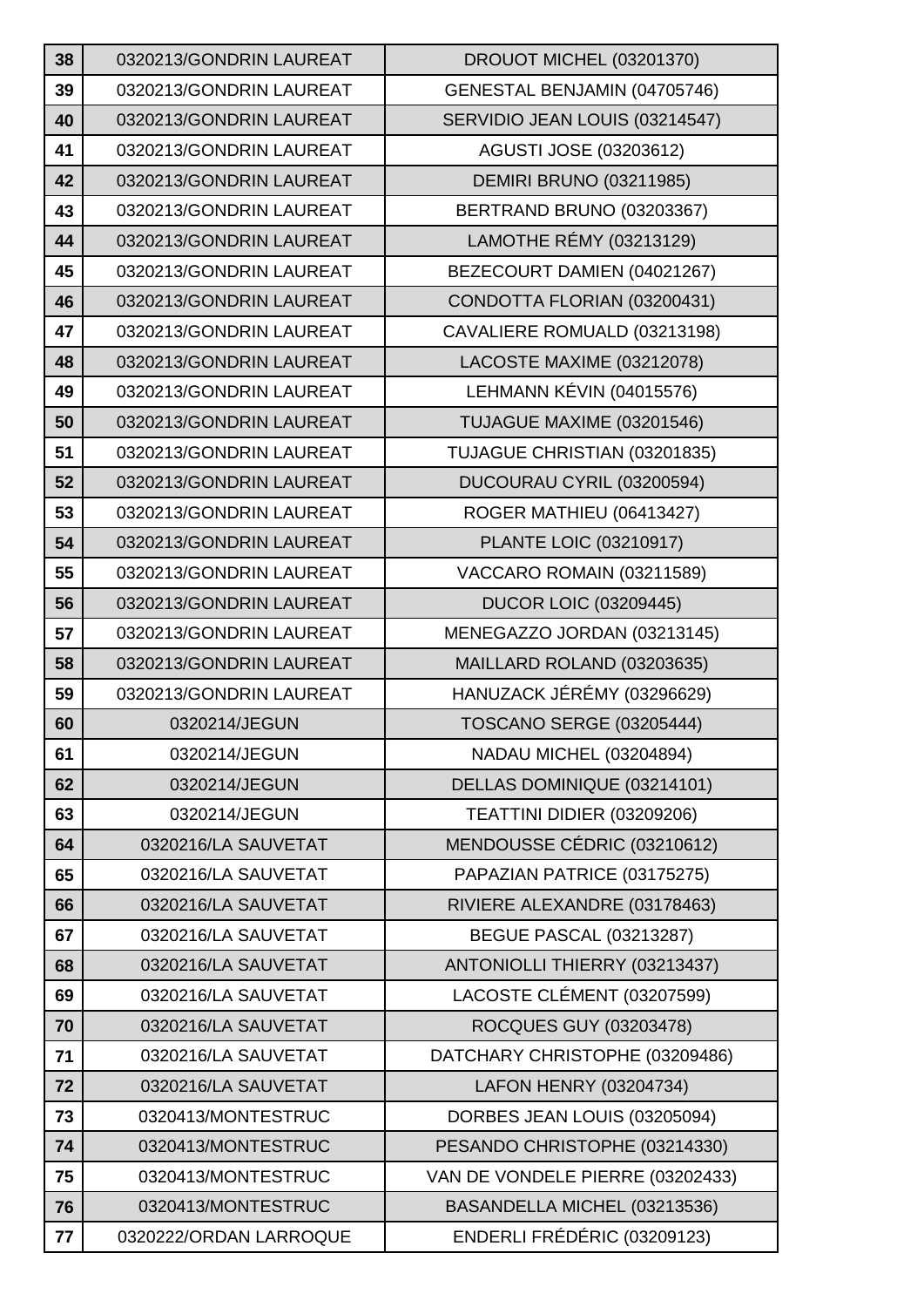| 78  | 0320222/ORDAN LARROQUE    | LACOURTOISIE PASCAL (03201500)   |
|-----|---------------------------|----------------------------------|
| 79  | 0320222/ORDAN LARROQUE    | GHIRARDO MICKAEL (03204882)      |
| 80  | 0320224/PRECHAC           | <b>GAUTHE MAXIME (03200073)</b>  |
| 81  | 0320224/PRECHAC           | NAZARIES CYRIL (03205312)        |
| 82  | 0320224/PRECHAC           | <b>LALANNE LOIC (03213924)</b>   |
| 83  | 0320224/PRECHAC           | <b>BONET YANN (03203309)</b>     |
| 84  | 0320225/REJAUMONT         | <b>FIGINI THIERRY (03201213)</b> |
| 85  | 0320225/REJAUMONT         | DUBROUE JEAN PIERRE (03201214)   |
| 86  | 0320225/REJAUMONT         | VERMAELE JÉRÉMY (03214428)       |
| 87  | 0320226/SAINT CLAR        | VILLEMUR BERNARD (03211820)      |
| 88  | 0320226/SAINT CLAR        | MCIRDI MUSTAFA (03214024)        |
| 89  | 0320226/SAINT CLAR        | MALATESTE FRANCOIS (03204825)    |
| 90  | 0320226/SAINT CLAR        | MATTUISSI ERIC (01710694)        |
| 91  | 0320229/SAINT JEAN POUTGE | ARRAMON PATRICK (03204265)       |
| 92  | 0320229/SAINT JEAN POUTGE | <b>LORT GILLES (03209815)</b>    |
| 93  | 0320229/SAINT JEAN POUTGE | PIOVESAN JOSEPH (03210906)       |
| 94  | 0320229/SAINT JEAN POUTGE | SACCAVINI FABIEN (03203468)      |
| 95  | 0320229/SAINT JEAN POUTGE | SANS NAHORT ANDRÉ (03213944)     |
| 96  | 0320229/SAINT JEAN POUTGE | SANS NAHORT ANTHONY (03212825)   |
| 97  | 0320227/SAINT PUY         | MARTINELLI PATRICK (03205702)    |
| 98  | 0320227/SAINT PUY         | BOURGADE STÉPHANE (03205707)     |
| 99  | 0320227/SAINT PUY         | MANOER PATRICK (03205672)        |
| 100 | 0320227/SAINT PUY         | PELIZOTTI CHRISTOPHE (03212048)  |
| 101 | 0320227/SAINT PUY         | MARTINELLI LOUIS (03205703)      |
| 102 | 0320227/SAINT PUY         | VALLEREAU MARTIAL (03211889)     |
| 103 | 0320227/SAINT PUY         | BARON BERNARD (03205944)         |
| 104 | 0320232/VALENCE SUR BAISE | GENIEVRE OLIVIER (04701938)      |
| 105 | 0320232/VALENCE SUR BAISE | DESPAUX TEDDY (03204188)         |
| 106 | 0320232/VALENCE SUR BAISE | DESPAUX YOHANN (03203466)        |
| 107 | 0320232/VALENCE SUR BAISE | THURETTE MIGUEL (03203873)       |
| 108 | 0320232/VALENCE SUR BAISE | <b>MESTE PHILIPPE (03205919)</b> |
| 109 | 0320232/VALENCE SUR BAISE | DESPAUX GILLES (03203467)        |
| 110 | 0320233/VIC FEZENSAC      | BOIZIOT ROBERT (03200130)        |
| 111 | 0320233/VIC FEZENSAC      | GARCIA VALENTIN (03203683)       |
| 112 | 0320233/VIC FEZENSAC      | VIVES JEAN PIERRE (03200021)     |
| 113 | 0320233/VIC FEZENSAC      | GARCIA CÉDRIC (03204170)         |
| 114 | 0320233/VIC FEZENSAC      | COSSETINI JEAN PIERRE (03204078) |
| 115 | 0320233/VIC FEZENSAC      | NOURRIGAT JOËL (03203923)        |
| 116 | 0320233/VIC FEZENSAC      | FIRMIN CÉDRIC (03207963)         |
| 117 | 0320233/VIC FEZENSAC      | FIRMIN MARC (03204283)           |